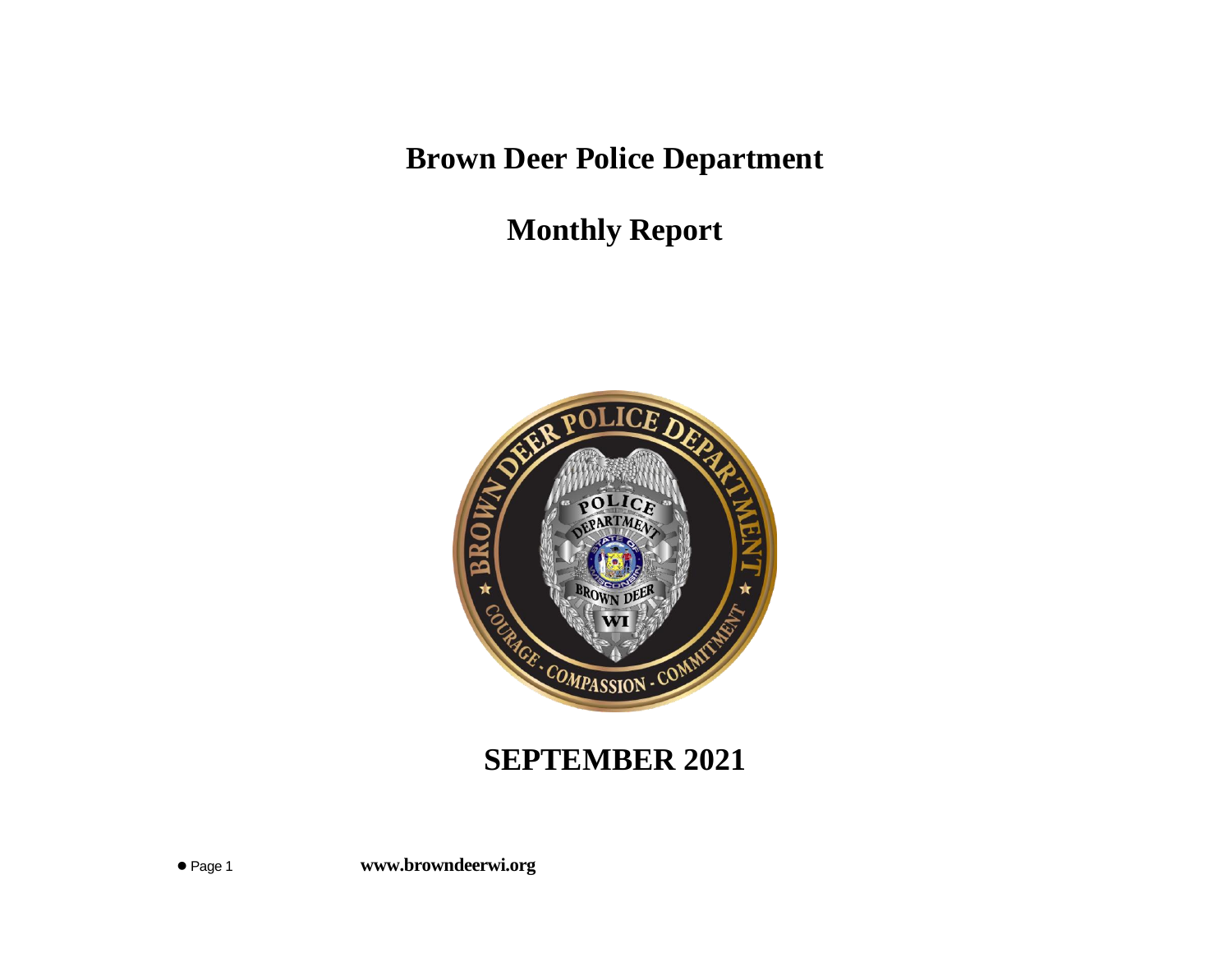## **Activity Report**

During the month of September, the Brown Deer Police Department responded to 1365 calls for service, issued 200 traffic citations, 99 parking citations and made 107 non-traffic related arrests/citations. Overall calls for service increased substantially from the prior month and prior year.

## **Citations & Arrests**

Traffic: 200 Non-Traffic: **107**

| <b>Speed Related</b>               | 33 | Weapon Related               | 8            |
|------------------------------------|----|------------------------------|--------------|
| <b>Traffic Signs &amp; Signals</b> | 26 | Battery/Assault              | 5            |
| <b>Driver License Violations</b>   | 83 | Burglary/Trespassing         | $\mathbf{2}$ |
| Vehicle Registration               | 9  | Disorderly Conduct           | 5            |
| OMVWI/PAC                          | 6  | <b>Obstructing/Resisting</b> | 11           |
| Insurance                          | 19 | Drug Related                 | 28           |
| <b>Seat Belts</b>                  | 18 | Theft                        | 6            |
| All Others                         | 6  | <b>Retail Theft</b>          | 51           |
|                                    |    | Robbery                      | 4            |
|                                    |    | <b>Domestic Related</b>      | 6            |
|                                    |    | Warrants                     | 13           |
|                                    |    | <b>All Others</b>            | 18           |

## **Chief's Report**

Chief Nimmer was sworn in as the Village of Brown Deer's new Police Chief. Chief Nimmer has 23 years of Law Enforcement experience serving 12 years with the Village of Brown Deer, five years with the City of Burlington and six years years with the Village of Shorewood.

Rika Calvin completed the Department's Field Training Program and has begun solo patrol.

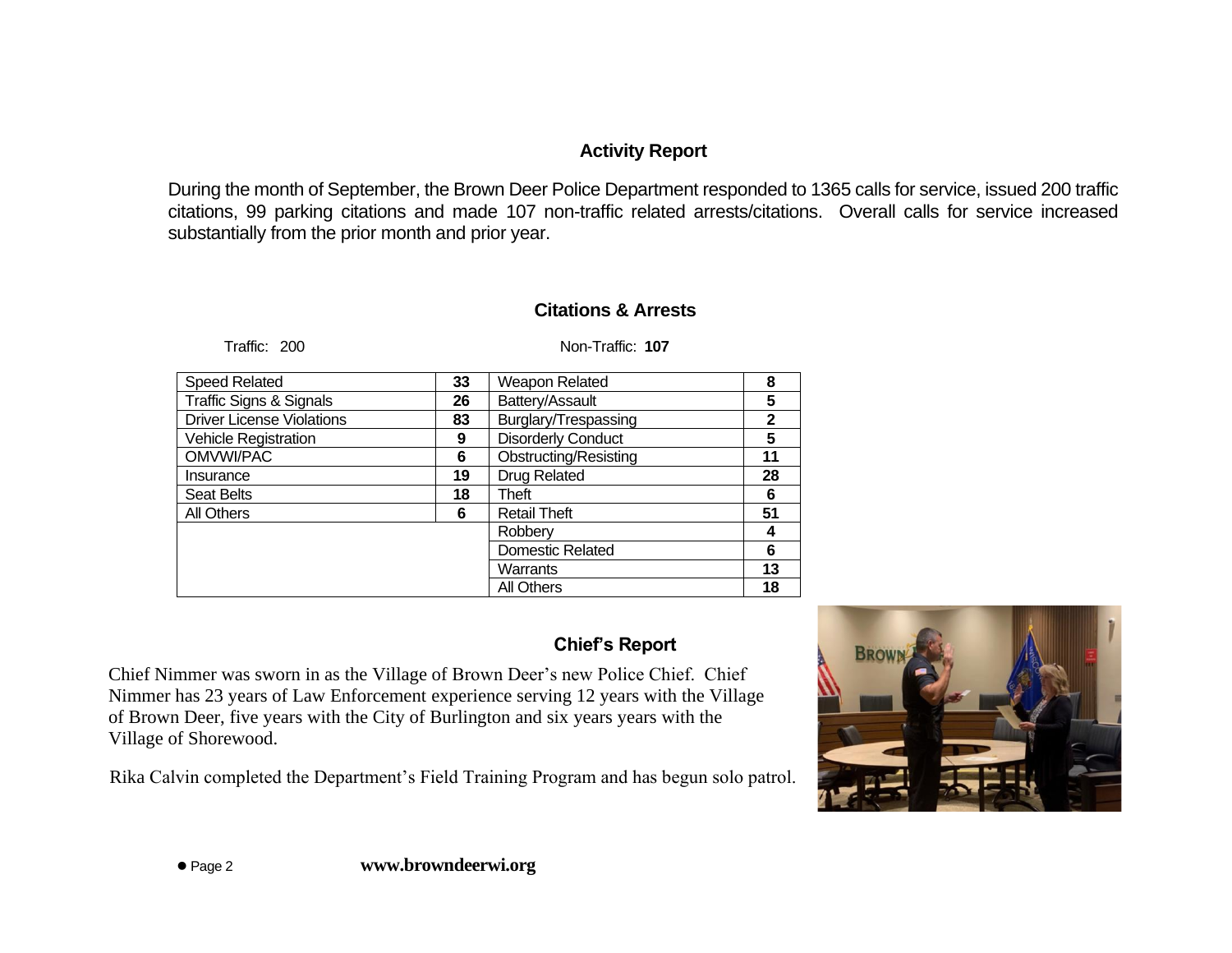**2020/2021 Year to Date Calls for Service**



**2020/2021 Year to Date Enforcement Action (arrests, citations & warnings)**

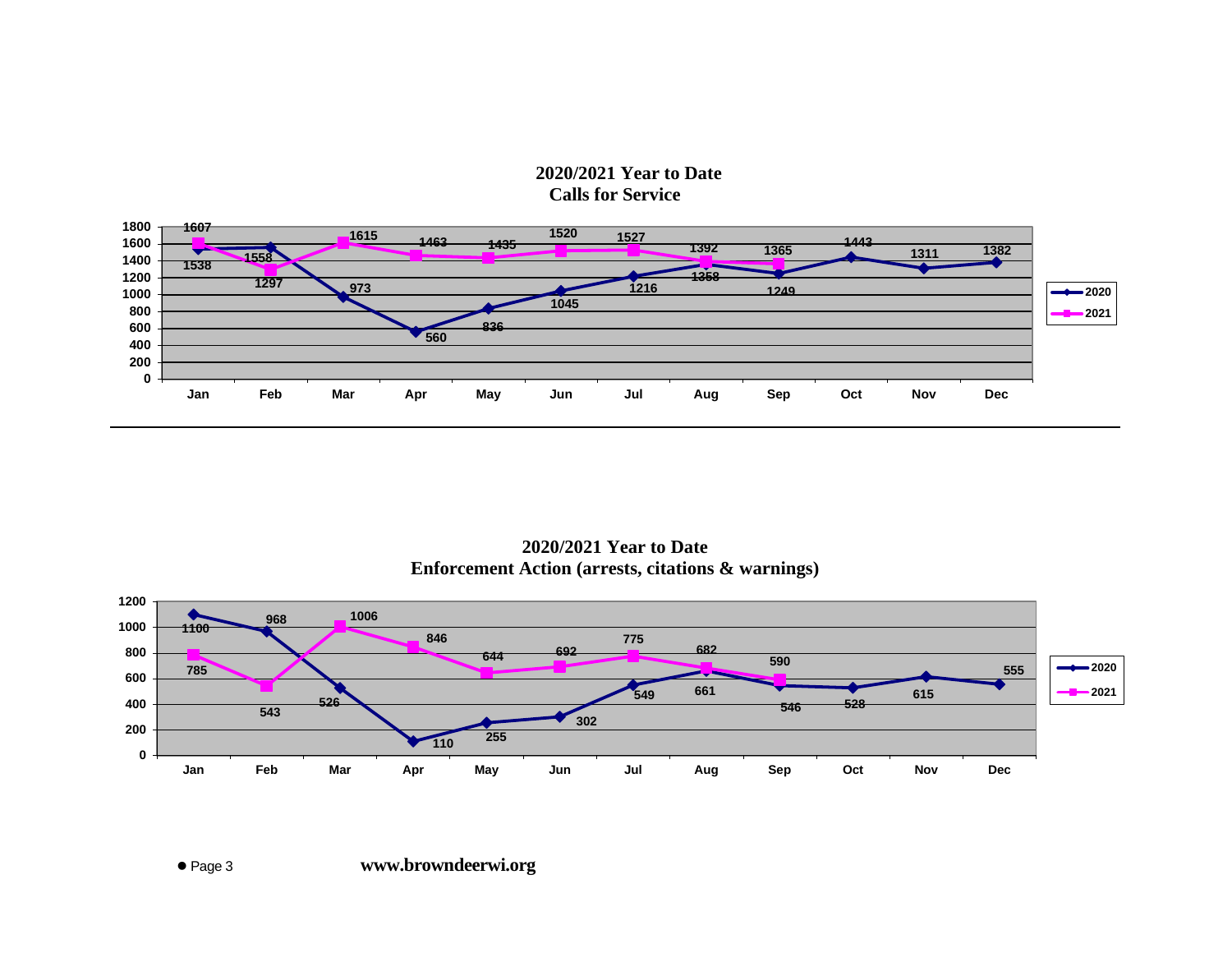**Reported Crime Comparison September 2020/2021**



**Reported Crime Comparison Year to Date**

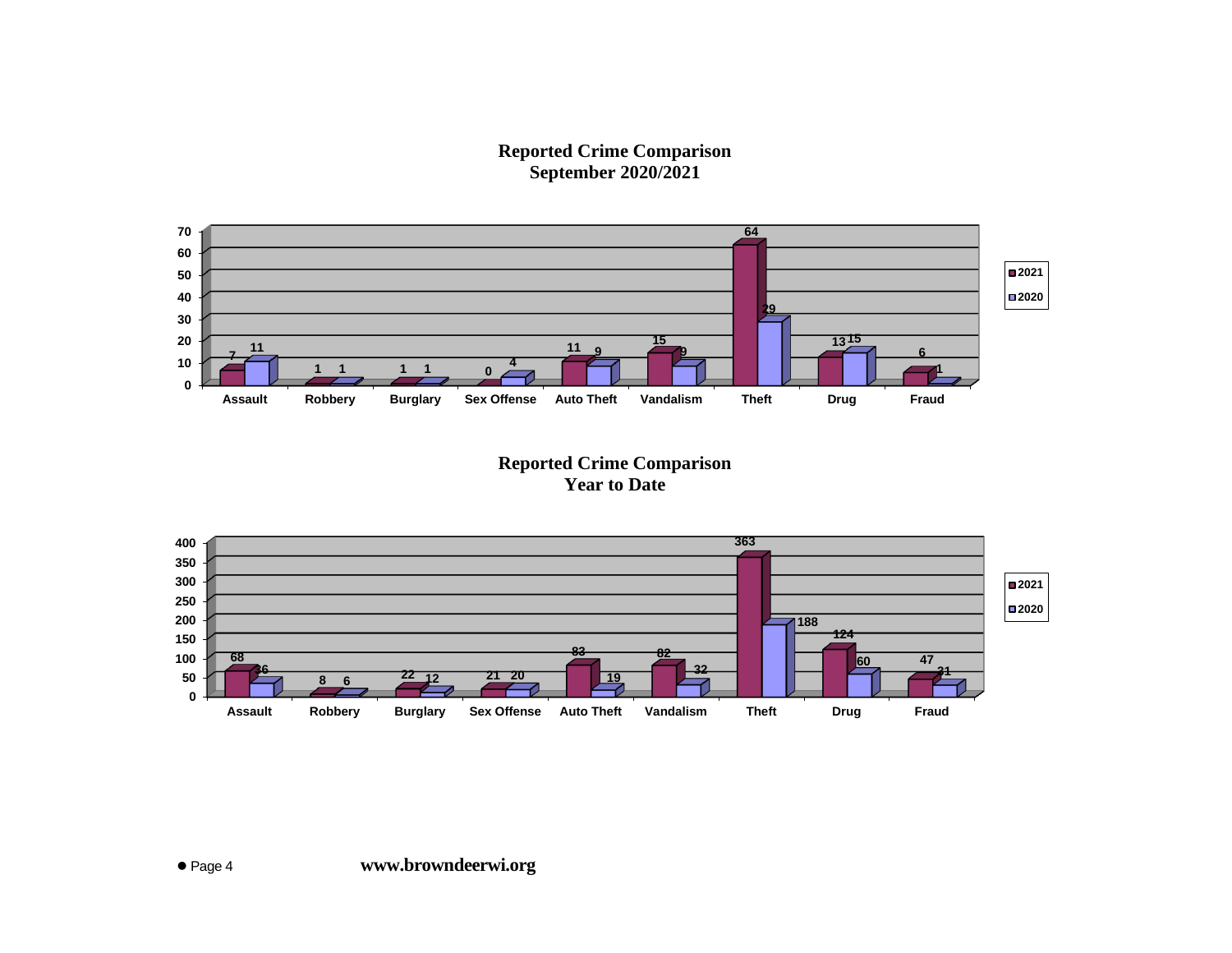

General Calls for Service – Complaints that typically do not require a police report and/or those that occur infrequently enough that they cannot be assigned to one of the listed categories. Examples would be disabled vehicles, death investigations, etc.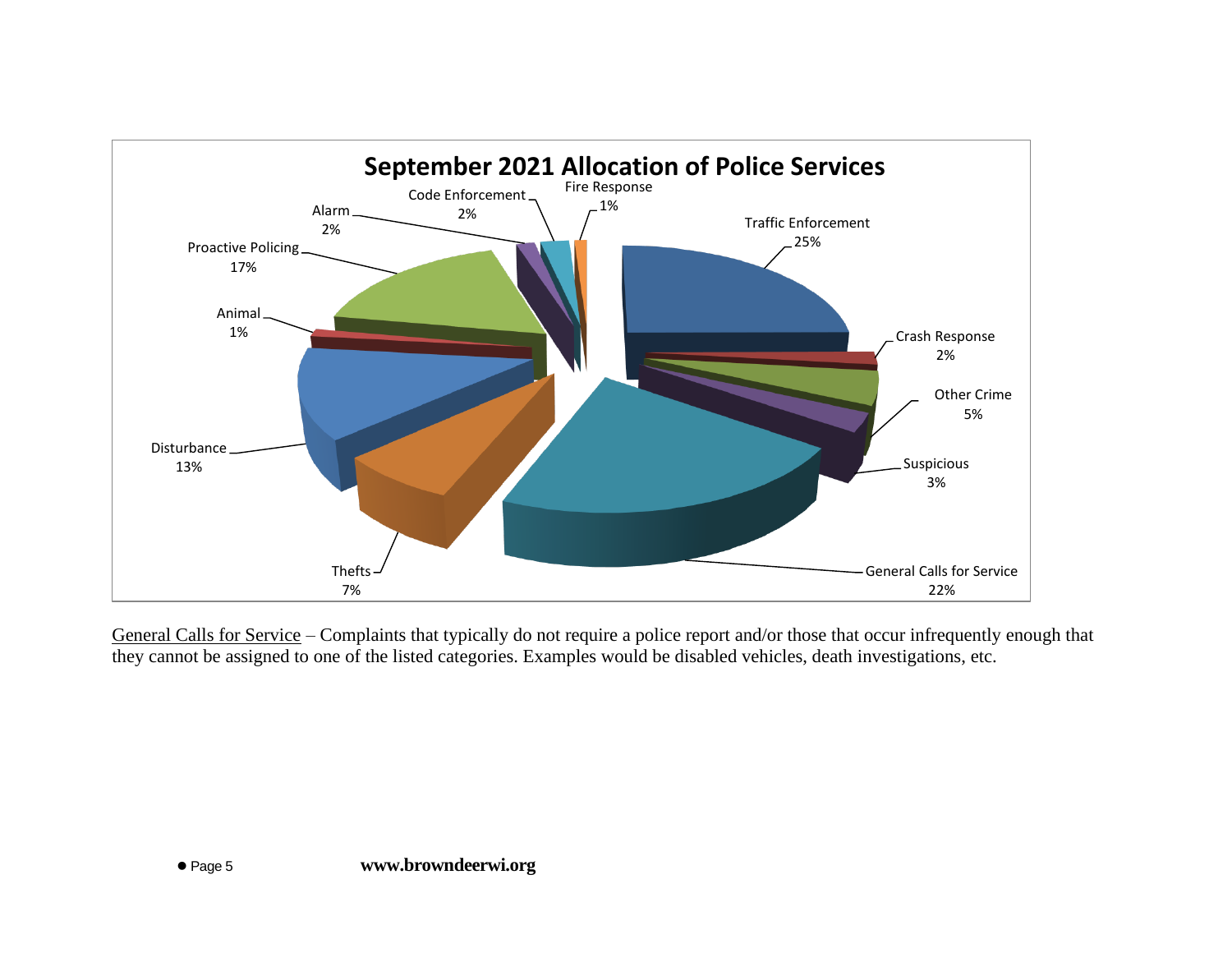

\* 70% of Bayside Reported Incidents are associated with the Communications Center.



Part I offenses include: Homicide, assaults, burglary, robbery, theft and MV theft. Part II offenses include general order crimes such as disorderly conduct, frauds, vandalism, narcotic offenses.